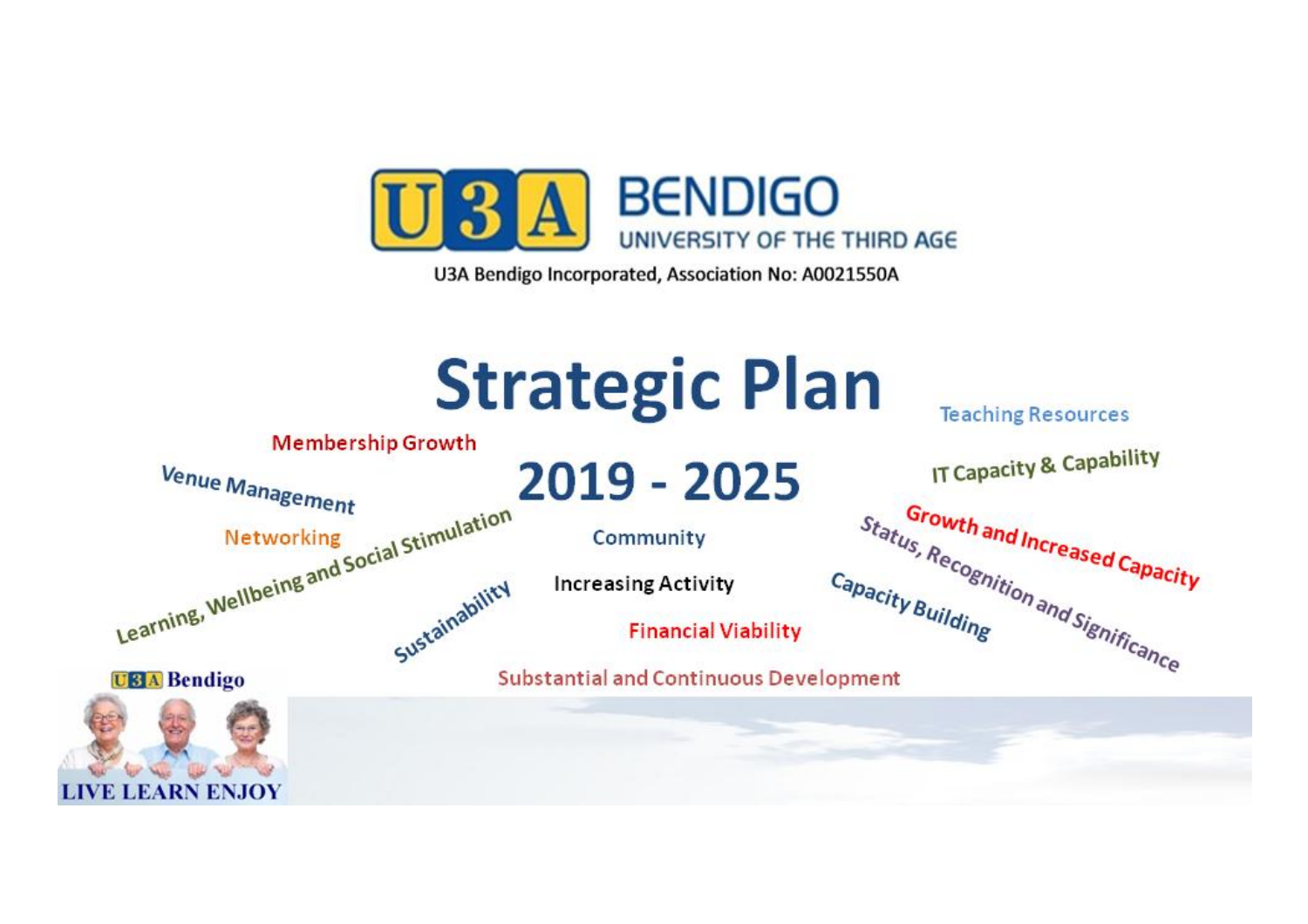

## **STRATEGIC PLAN 2019 - 2025**

## **Overall Strategic Objective:**

**To position U3A Bendigo as a substantially and continuously developing community organisation, improving its status and recognition as a significant, sustainable, viable, voluntary organisation.**

| <b>OBJECTIVE</b>                                                                                                                                                                                  | <b>HOW</b>                                                                                                                                                                                                                                   | <b>WHEN?</b><br><b>Milestones</b><br>2019                                                                                                                                                         | <b>STATUS</b>                      | <b>WHEN?</b><br><b>Milestones</b><br>2020-2025                                                                                                 | <b>STATUS</b> | WHO?                                                                                                                                       |
|---------------------------------------------------------------------------------------------------------------------------------------------------------------------------------------------------|----------------------------------------------------------------------------------------------------------------------------------------------------------------------------------------------------------------------------------------------|---------------------------------------------------------------------------------------------------------------------------------------------------------------------------------------------------|------------------------------------|------------------------------------------------------------------------------------------------------------------------------------------------|---------------|--------------------------------------------------------------------------------------------------------------------------------------------|
| 1. SUBSTANTIAL AND<br><b>CONTINUOUS</b><br>DEVELOPMENT:<br>A. To increase every 3<br>years the active<br>involvement by the<br><b>U3A Bendigo</b><br>membership in its<br>courses &<br>management | • counted by the number<br>of course/activities<br>undertaken, per<br>member each year to<br>show member<br>participation rates<br>• course/activities<br>undertaken, per<br>member, reported to<br>CoM                                      | <b>Baseline Report</b><br>for 2018 by<br><b>March 2019</b>                                                                                                                                        | <b>Achieved</b>                    | <b>Report for 2019</b><br>$\bullet$<br>by March 2020<br>for end of 2019<br>$\bullet$<br>and 2020                                               |               | • Executive<br>Officer &<br><b>Course</b><br>Coordinator<br><b>Executive</b><br>Officer &<br><b>Course</b><br>Coordinator                  |
| <b>B.</b> To enhance<br>members learning,<br>wellbeing and<br>social stimulation                                                                                                                  | • aspects of learning,<br>wellbeing and social<br>stimulation to be<br>included in<br>course/activity<br>descriptions<br>• aspects of learning,<br>wellbeing and social<br>stimulation added to<br>New or Modified<br>Activities Form online | • (Prospectus)<br>Form presented<br>to Convenors -<br>27th February<br>2019<br>• Modified Activity<br>Form showing<br>learning, wellbein<br>g and social<br>stimulation online<br>- February 2019 | <b>Achieved</b><br><b>Achieved</b> | Learning,<br>$\bullet$<br><b>Wellbeing and</b><br><b>Social</b><br><b>Stimulation</b><br>being<br>documented by<br><b>Convenors by</b><br>2020 |               | <b>Course</b><br>$\bullet$<br><b>Coordination</b><br>(CC) Team<br><b>Document Team</b><br>$\bullet$<br><b>Document Team</b><br>& Convenors |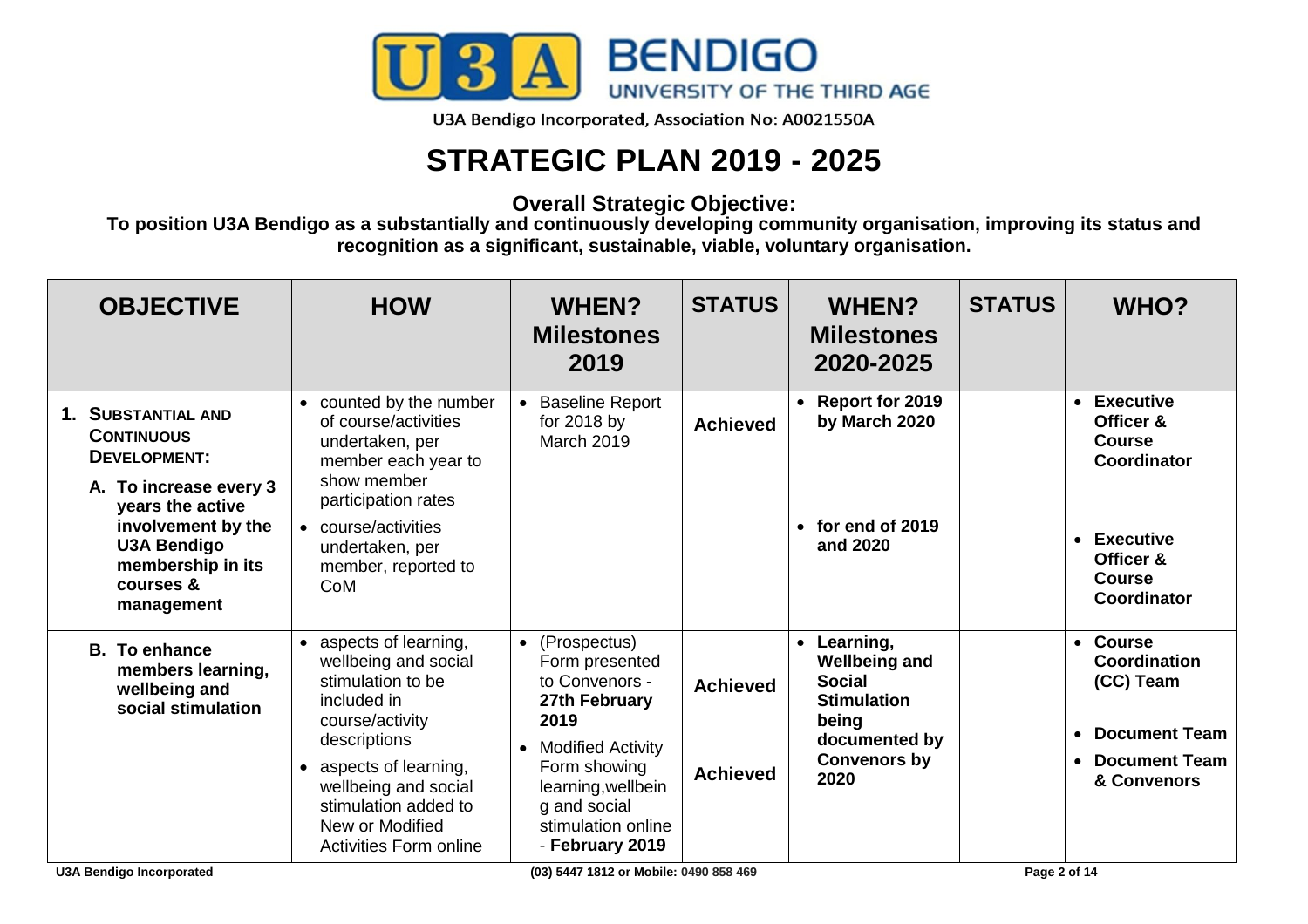

| <b>OBJECTIVE</b>                                                                                                                                                   | <b>HOW</b>                                                                                                                                                                      | <b>WHEN?</b><br><b>Milestones</b><br>2019                                                      | <b>STATUS</b> | <b>WHEN?</b><br><b>Milestones</b><br>2020-2025                                                              | <b>STATUS</b> | WHO?                                                                                                                                                 |
|--------------------------------------------------------------------------------------------------------------------------------------------------------------------|---------------------------------------------------------------------------------------------------------------------------------------------------------------------------------|------------------------------------------------------------------------------------------------|---------------|-------------------------------------------------------------------------------------------------------------|---------------|------------------------------------------------------------------------------------------------------------------------------------------------------|
| C. Plan to increase the<br>number of subjects<br>or activities that<br><b>U3A Bendigo</b><br>provides by a net of<br>4 per year                                    | "advertise" in the<br>$\bullet$<br><b>BUZZ</b> for members<br>who have some<br>"working life" skills or<br>knowledge to run a<br>session on what they<br>have learned from life | Advertised by<br>$\bullet$<br>end June 2019<br>Report on<br>annual<br>increases at<br>end 2019 |               | <b>Report on</b><br>$\bullet$<br>annual<br>increases at<br>end 2020,<br>2021, 2022,<br>2023, 2024 &<br>2025 |               | <b>Executive</b><br>$\bullet$<br>Officer, &<br><b>Course</b><br><b>Coordinator</b><br><b>Executive</b><br>Officer, &<br><b>Course</b><br>Coordinator |
| D. Set annual goals<br>such that U3A<br><b>Bendigo increases</b><br>its membership to<br>at least 3% of the<br>over 65 year old<br>population of<br><b>Bendigo</b> | Research projections<br>$\bullet$<br>of population data to<br>project what figure the<br>3% represents                                                                          | to CoM by July<br>2019                                                                         |               | $\bullet$                                                                                                   |               | President,<br>$\bullet$<br><b>Executive</b><br><b>Officer</b>                                                                                        |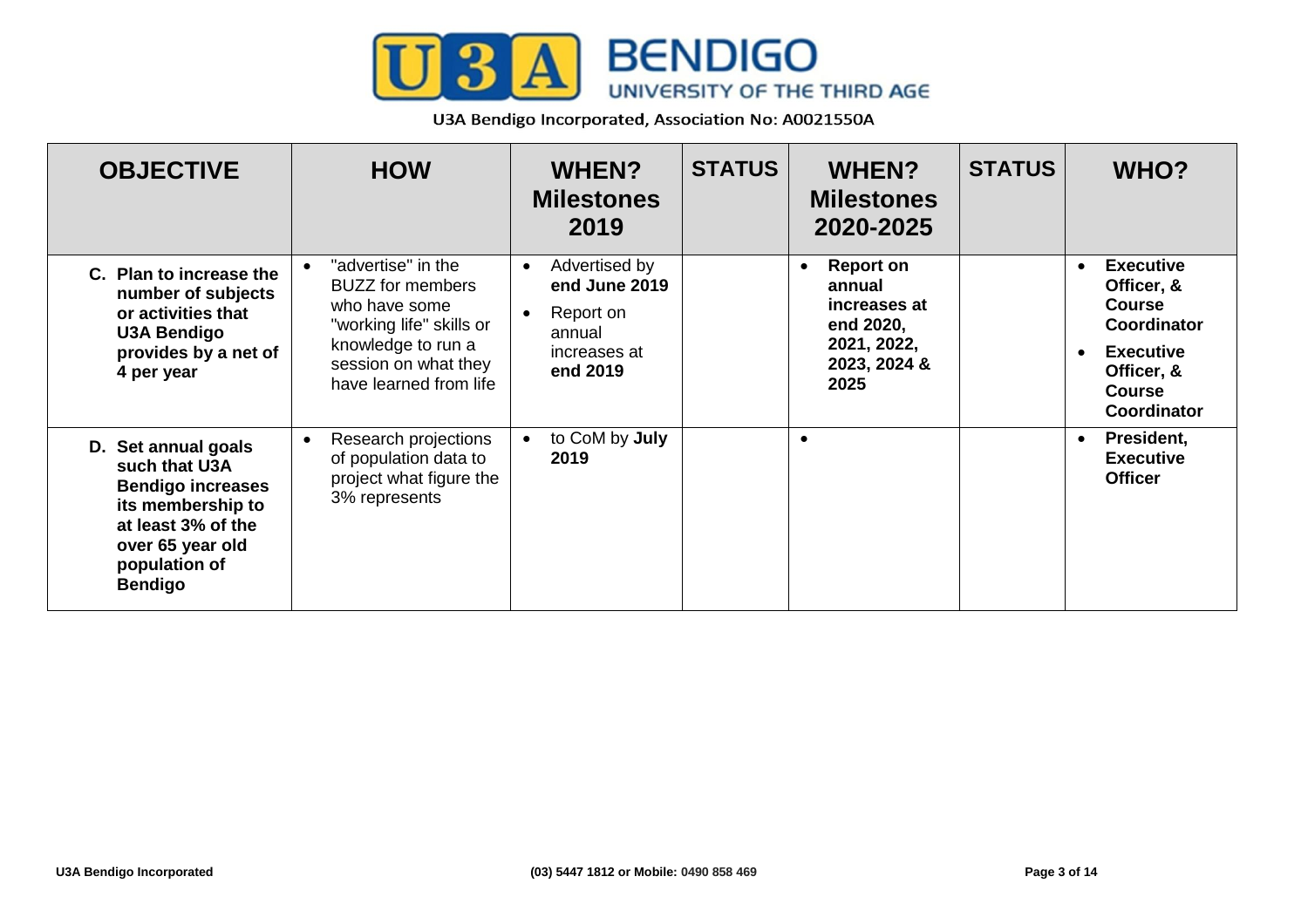

| <b>OBJECTIVE</b>                                                                                                                                                                                                                                                                                                   | <b>HOW</b>                                                                                                                                                                                                                                                                                                                                               | <b>WHEN?</b><br><b>Milestones</b><br>2019                                                                                                                                                  | <b>STATUS</b> | <b>WHEN?</b><br><b>Milestones</b><br>2020-2025 | <b>STATUS</b> | WHO?                                                                                                                                                                                               |
|--------------------------------------------------------------------------------------------------------------------------------------------------------------------------------------------------------------------------------------------------------------------------------------------------------------------|----------------------------------------------------------------------------------------------------------------------------------------------------------------------------------------------------------------------------------------------------------------------------------------------------------------------------------------------------------|--------------------------------------------------------------------------------------------------------------------------------------------------------------------------------------------|---------------|------------------------------------------------|---------------|----------------------------------------------------------------------------------------------------------------------------------------------------------------------------------------------------|
| 2. IMPROVING OUR STATUS,<br><b>RECOGNITION AND</b><br><b>SIGNIFICANCE:</b><br>E. Aim to regularly<br>increase U3A<br><b>Bendigo Activity</b><br>documentation to<br>support the<br>implementation of a<br>knowledge and<br>skills database for<br>all courses, classes,<br>groups and<br>activities, every<br>year | <b>Executive Officer to</b><br>develop a checklist for<br>Walkers when they go<br>away on camp,<br>involve Julie Harris<br>(Hiker) in discussions<br>1st Aid Certificate<br>$\bullet$<br>holder required for<br>away Hiking trips (cost<br>borne U3A)<br>Development of<br>Course Database, to<br>be used during the<br>implementation of<br><b>UMAS</b> | $\bullet$<br>by October<br>2019<br>1st Aid<br>$\bullet$<br>Certificates<br>obtained by<br>October 2019<br>Course<br>$\bullet$<br>Database<br>structure and<br>data entered by<br>end 2019  |               |                                                |               | <b>Executive</b><br>$\bullet$<br><b>Officer</b><br><b>Course</b><br>$\bullet$<br><b>Coordinator &amp;</b><br><b>Executive</b><br><b>Officer</b><br><b>Executive</b><br>$\bullet$<br><b>Officer</b> |
| F. To continue with<br>the marketing and<br>advertising strategy<br>within the budget<br>guidelines and<br>continue to develop<br>the image of U3A's<br>"Live, Learn and<br>Enjoy"                                                                                                                                 | Promote U3A Bendigo<br>$\bullet$<br>through online and off<br>line processes<br>Promotion -<br>$\bullet$<br>Marketing, Advertising<br>- stats say 85% of<br>new members come<br>from existing<br>members/word of<br>mouth.                                                                                                                               | More actively<br>$\bullet$<br>using Facebook<br>and the website<br>as promotions<br>by December<br>2019<br>Promotions<br>$\bullet$<br>through our<br>Members by<br><b>December</b><br>2019 |               |                                                |               | Facebook<br>$\bullet$<br><b>Coordinator &amp;</b><br><b>IT support</b><br>President,<br>$\bullet$<br><b>Marketing sub-</b><br>committee?                                                           |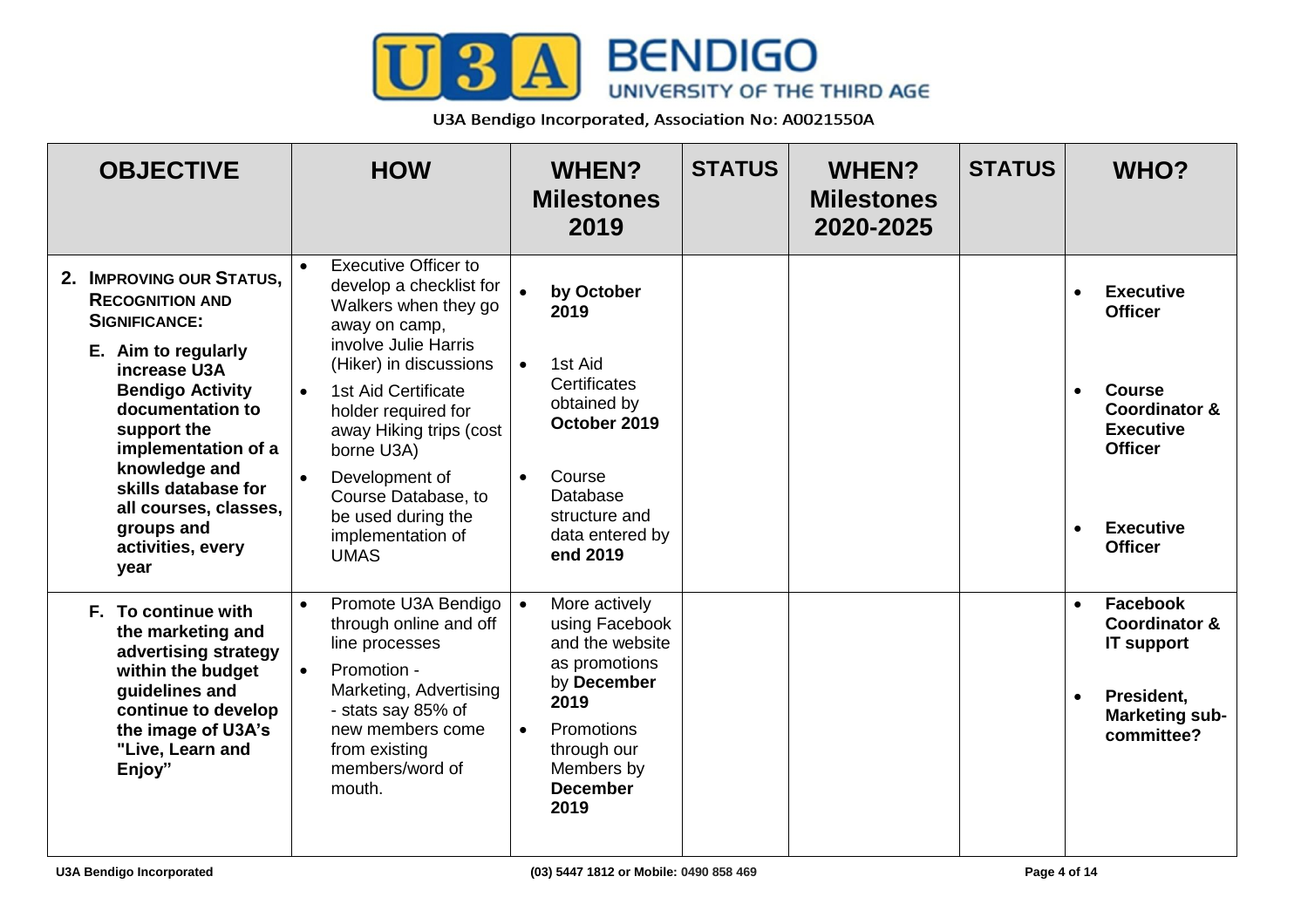

| <b>OBJECTIVE</b> | <b>HOW</b>                                                                                                                                                                                                                                              | <b>WHEN?</b><br><b>Milestones</b><br>2019                                                                                                                                      | <b>STATUS</b> | <b>WHEN?</b><br><b>Milestones</b><br>2020-2025 | <b>STATUS</b> | WHO?                                                                                                                                                                                                                                |
|------------------|---------------------------------------------------------------------------------------------------------------------------------------------------------------------------------------------------------------------------------------------------------|--------------------------------------------------------------------------------------------------------------------------------------------------------------------------------|---------------|------------------------------------------------|---------------|-------------------------------------------------------------------------------------------------------------------------------------------------------------------------------------------------------------------------------------|
|                  | Local newspapers,<br>Church articles to be<br>used more. Maybe<br><b>Bendigo Advertiser</b><br>Make regular<br>representation at<br>other community<br>groups & social<br>meetings by way of<br>guest speaking roles<br>Use Radio for publicity<br>more | Increase Media<br>liaison by<br>October 2019<br>increase<br>number of talks<br>at local clubs<br>and groups etc.<br>at least 2 local<br>radio stations,<br>by December<br>2019 |               |                                                |               | President,<br>$\bullet$<br><b>Marketing sub-</b><br>committee?<br>President,<br>$\bullet$<br><b>Executive</b><br>Officer &<br><b>Marketing sub-</b><br>committee?<br><b>President/Mark</b><br>$\bullet$<br>eting sub-<br>committee? |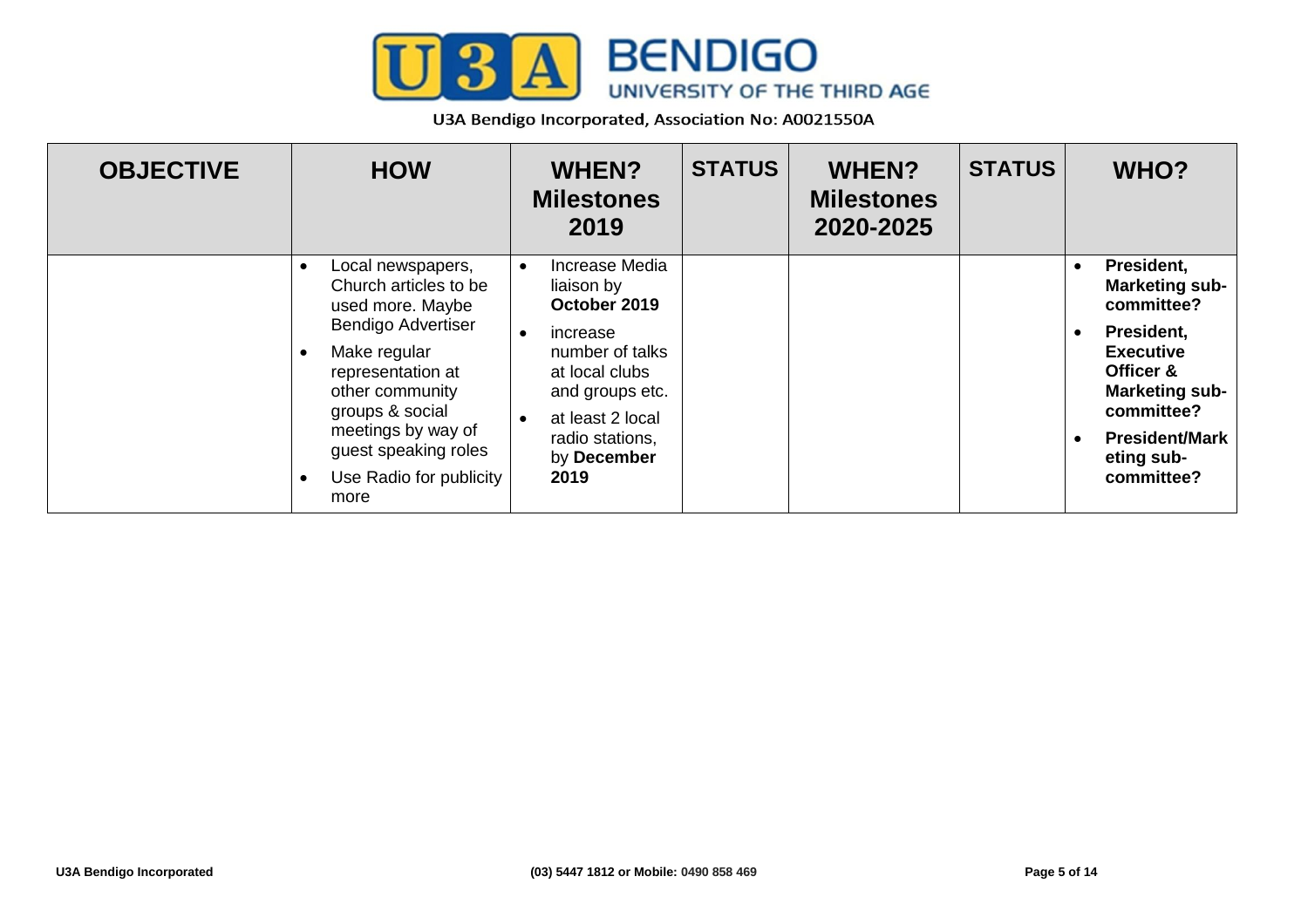

|    | <b>OBJECTIVE</b>                                                                                                                                                                                                                                                                                                                                                                    | <b>HOW</b>                                                                                                                                                                                                                                                             | <b>WHEN?</b><br><b>Milestones</b><br>2019                                                                                                                                                            | <b>STATUS</b> | <b>WHEN?</b><br><b>Milestones</b><br>2020-2025                                                                                                                                                          | <b>STATUS</b> | WHO?                                                                                                                                                                         |
|----|-------------------------------------------------------------------------------------------------------------------------------------------------------------------------------------------------------------------------------------------------------------------------------------------------------------------------------------------------------------------------------------|------------------------------------------------------------------------------------------------------------------------------------------------------------------------------------------------------------------------------------------------------------------------|------------------------------------------------------------------------------------------------------------------------------------------------------------------------------------------------------|---------------|---------------------------------------------------------------------------------------------------------------------------------------------------------------------------------------------------------|---------------|------------------------------------------------------------------------------------------------------------------------------------------------------------------------------|
| 3. | <b>FOCUS ON OUR</b><br><b>SUSTAINABILITY AS</b><br><b>A COMMUNITY</b><br><b>ORGANISATION:</b><br>G. To ensure the U3A<br><b>Bendigo</b><br><b>Management</b><br><b>Committee</b><br>undertakes a review<br>of management<br>structures,<br>governance policies<br>and procedures at<br>least every 2 years,<br>and implements its<br>findings and<br>recommendations<br>as required | • Set up a Structure,<br>Governance Policy, and<br><b>Procedures Review</b><br>Team with clearly set<br>out Purpose, agreed by<br>CoM<br>• Continue to use the<br><b>Document Review</b><br><b>Schedule to drive</b><br>timely changes to U3A<br>Bendigo documentation | • October 2019<br>$\bullet$ Team to<br>document<br>process that will<br>be adopted to<br>conduct the<br>review by<br>August 2019<br>Document<br><b>Review Schedule</b><br>Report by<br>December 2019 |               | Undertake next<br>$\bullet$<br><b>Structure Review</b><br>from February<br>2020<br>Findings and<br>$\bullet$<br>Recommendatio<br>ns from Review<br>to be approved<br>by CoM by<br>March / April<br>2020 |               | <b>President,</b><br><b>Executive</b><br>Officer, CoM<br><b>Document</b><br>Officer(s)<br>• President & $?$<br><b>Team</b><br>$\bullet$ CoM<br><b>Document</b><br>Officer(s) |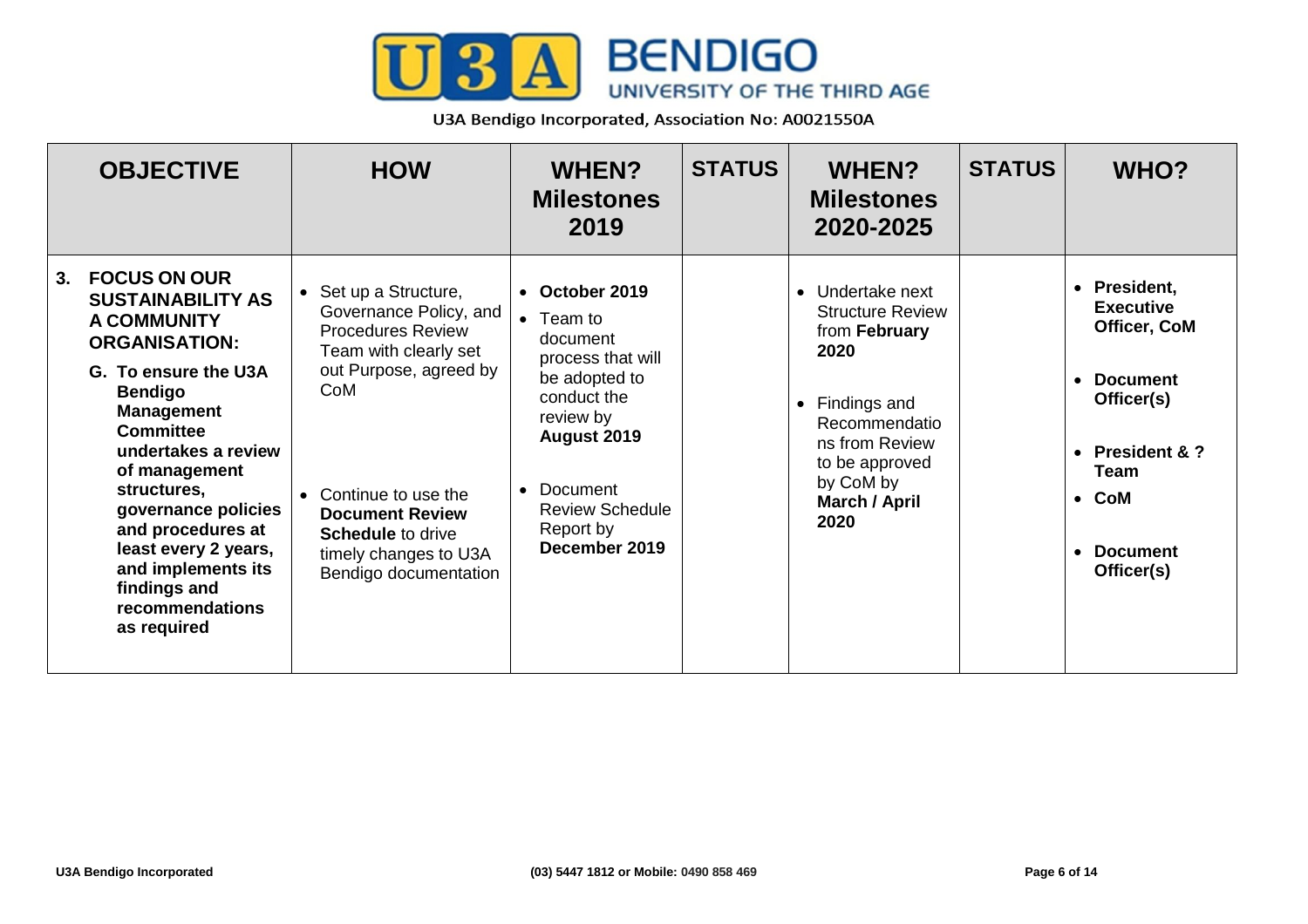

| <b>OBJECTIVE</b>                                                                                                                                                                                                                                                                                                                      | <b>HOW</b>                                                                                                                                                                                                                                         | WHEN?<br><b>Milestones</b><br>2019                                                                                                   | <b>STATUS</b> | <b>WHEN?</b><br><b>Milestones</b><br>2020-2025 | <b>STATUS</b> | WHO?                                                                                                                                                       |
|---------------------------------------------------------------------------------------------------------------------------------------------------------------------------------------------------------------------------------------------------------------------------------------------------------------------------------------|----------------------------------------------------------------------------------------------------------------------------------------------------------------------------------------------------------------------------------------------------|--------------------------------------------------------------------------------------------------------------------------------------|---------------|------------------------------------------------|---------------|------------------------------------------------------------------------------------------------------------------------------------------------------------|
| H. Increasingly seek to<br>participate in active<br>learning roles with<br>other U3As, with<br>U3A Network at a<br>central and regional<br>level, with<br>continuing<br>education<br>providers, and with<br>the local community<br>organisations, so to<br>benefit the U3A<br><b>Bendigo</b><br>membership and<br>the local community | • Report to CoM on<br>potential learning roles<br>at a central and<br>regional level<br>• Report to CoM on<br>potential learning<br>opportunities within the<br>local community<br>• Identify what<br>development U3A<br>Committee members<br>need | • July 2019<br><b>July 2019</b><br>$\bullet$<br>Hold at least 3<br>workshops for<br>CoM members<br>a year. eg May,<br>July, October? |               |                                                |               | <b>President /</b><br><b>Network</b><br>Liaison<br><b>Officer</b><br><b>President /</b><br><b>Network</b><br>Liaison<br><b>Officer</b><br><b>President</b> |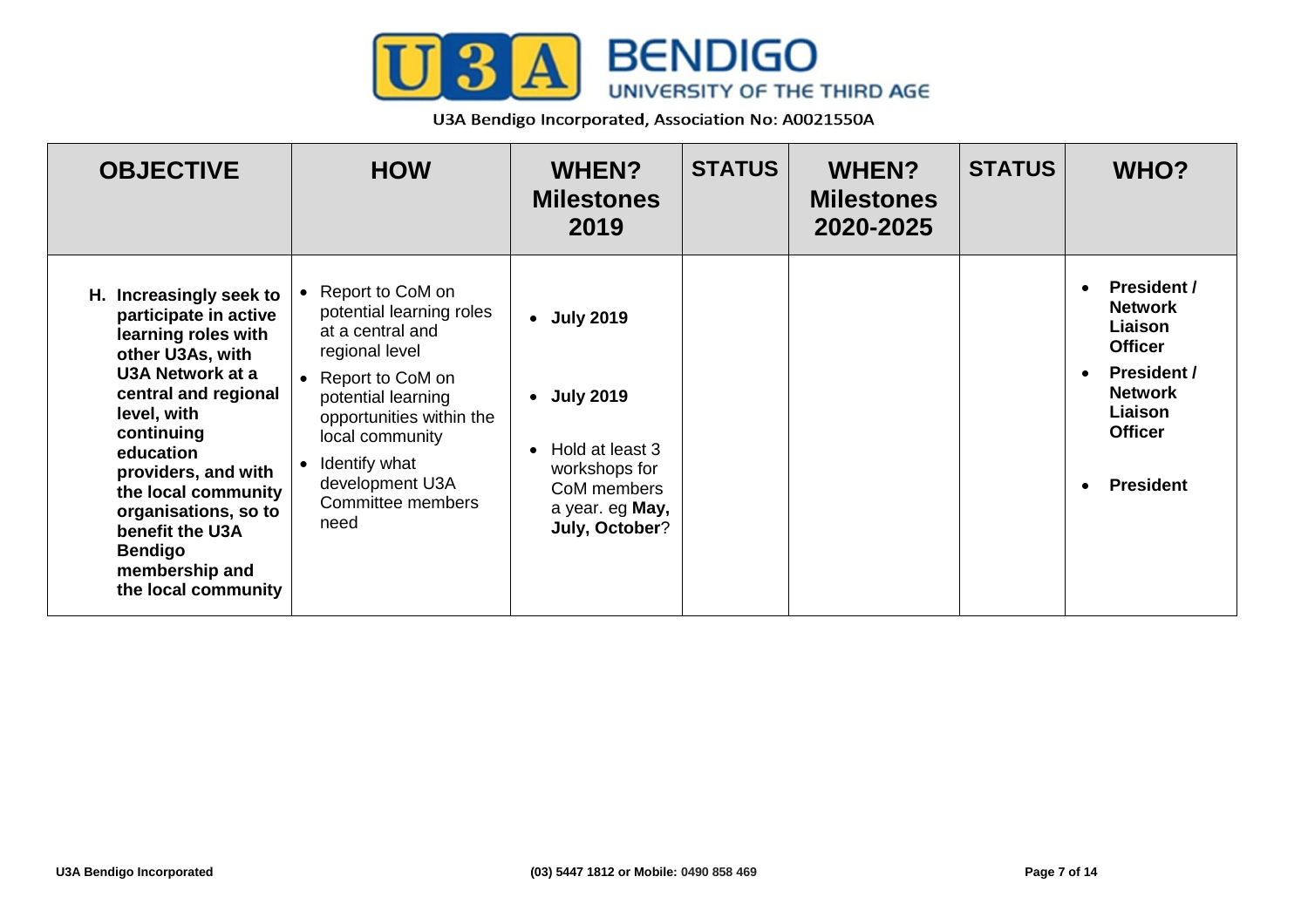

| <b>OBJECTIVE</b>                                                                                                                                                                                                                                                                                                              | <b>HOW</b>                                                                                                                | <b>WHEN?</b><br><b>Milestones</b><br>2019                                                                                                                                                                                              | <b>STATUS</b>                      | <b>WHEN?</b><br><b>Milestones</b><br>2020-2025                                                            | <b>STATUS</b> | <b>WHO?</b>                                                                                                                          |
|-------------------------------------------------------------------------------------------------------------------------------------------------------------------------------------------------------------------------------------------------------------------------------------------------------------------------------|---------------------------------------------------------------------------------------------------------------------------|----------------------------------------------------------------------------------------------------------------------------------------------------------------------------------------------------------------------------------------|------------------------------------|-----------------------------------------------------------------------------------------------------------|---------------|--------------------------------------------------------------------------------------------------------------------------------------|
| <b>FOCUS ON OUR</b><br>4.<br><b>FINANCIAL VIABILITY AS</b><br><b>A COMMUNITY</b><br><b>ORGANISATION:</b><br>To ensure the U3A<br>L.<br><b>Bendigo</b><br><b>Management</b><br><b>Committee</b><br>undertakes a<br>review of its<br>finances,<br>budgeting, funding<br>models and<br>forward projections<br>on a monthly basis | • Budget for 2019 - Jan<br>to Dec., as well as<br>2019 - 2025<br>• Financial reporting as<br>against Budget each<br>month | 2019 Budget to<br>$\bullet$<br>be presented to<br>CoM at March<br>2019 meeting<br>2019 - 2025<br>$\bullet$<br>Budget to be<br>presented to<br>CoM at March<br>2019 meeting                                                             | <b>Achieved</b><br><b>Achieved</b> | • Financial<br>reporting<br>against 2020 -<br>2025 Budget to<br>be presented to<br>CoM at each<br>meeting |               | • Treasurer,<br>President.<br><b>Executive</b><br><b>Officer</b><br>• Treasurer,<br>President,<br><b>Executive</b><br><b>Officer</b> |
| J. To manage U3A<br><b>Bendigo's finances</b><br>as a not-for-profit<br>business, always<br>cognisant of the<br>need to maintain its<br>financial viability<br>and sustainability                                                                                                                                             | • Financial planning for<br>growth<br>• Plan for Financial<br>memberships and<br>facilities                               | Motion to<br>$\bullet$<br>Members at 2019<br><b>AGM that Subs</b><br>go up to \$65 (for<br>each member)<br>\$130 for couples<br>by 2020<br>After July 1st<br>$\bullet$<br>2019<br>Subscriptions<br>\$35 and after 1st<br>Oct 2019 \$20 | <b>Achieved</b>                    |                                                                                                           |               | • Treasurer,<br>President.<br><b>Executive</b><br><b>Officer</b><br>• Treasurer,<br>President,<br><b>Executive</b><br><b>Officer</b> |
| <b>U3A Bendigo Incorporated</b>                                                                                                                                                                                                                                                                                               |                                                                                                                           | (03) 5447 1812 or Mobile: 0490 858 469                                                                                                                                                                                                 |                                    |                                                                                                           | Page 8 of 14  |                                                                                                                                      |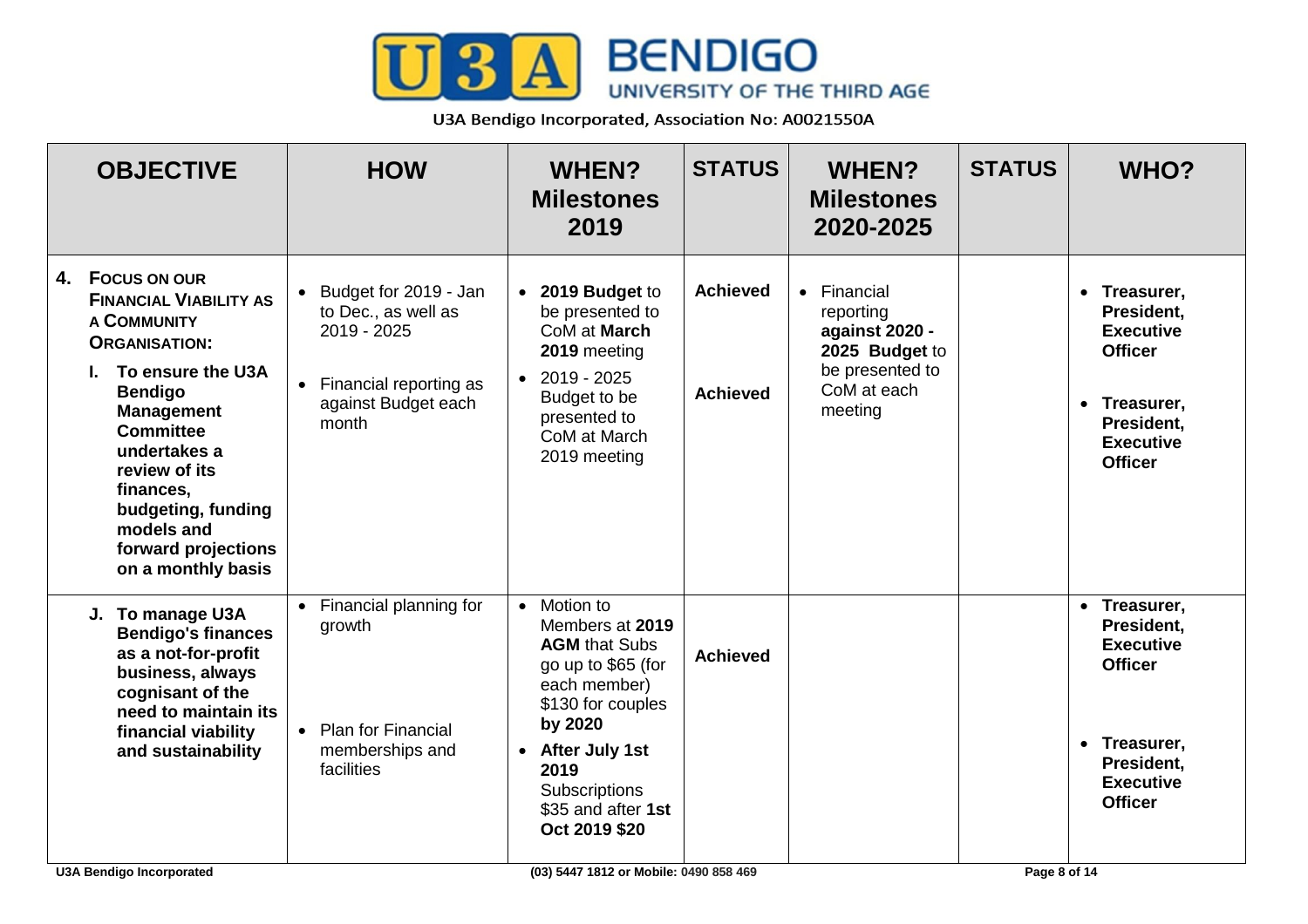

| <b>OBJECTIVE</b>                                                                                                                | <b>HOW</b>                                                                                                                                                                                          | <b>WHEN?</b><br><b>Milestones</b><br>2019                                                                                                                                                                                                                                                                | <b>STATUS</b>   | <b>WHEN?</b><br><b>Milestones</b><br>2020-2025 | <b>STATUS</b> | WHO?                                                                                                                                                                                                                                                         |
|---------------------------------------------------------------------------------------------------------------------------------|-----------------------------------------------------------------------------------------------------------------------------------------------------------------------------------------------------|----------------------------------------------------------------------------------------------------------------------------------------------------------------------------------------------------------------------------------------------------------------------------------------------------------|-----------------|------------------------------------------------|---------------|--------------------------------------------------------------------------------------------------------------------------------------------------------------------------------------------------------------------------------------------------------------|
|                                                                                                                                 | • Apply to Bunnings for 2<br>x BBQs - Letterhead<br>request<br>• Paid employee in<br>charge of Office? New<br>structure to include<br>paid Exec Officer?<br>Could be .4 or .6<br>position initially | \$35 charge for<br>$\bullet$<br>members of other<br>U3As by 2020<br>Recommendation<br>$\bullet$<br>to CoM in March<br><b>2019 and</b><br>Motions to<br>Members at 2019<br><b>AGM</b><br><b>Small Raffles at</b><br>$\bullet$<br>each Monthly<br>Gathering<br>Monitor idea<br>$\bullet$<br>against growth | <b>Achieved</b> | $\bullet$ 2 X Bunnings<br>BBQs by end<br>2020  |               | • Treasurer,<br>President,<br><b>Executive Officer</b><br>• Treasurer,<br>President,<br><b>Executive</b><br><b>Officer</b><br>• Executive<br><b>Officer</b><br>• Maureen Cross<br>• Treasurer,<br>President,<br><b>Executive</b><br><b>Officer &amp; CoM</b> |
| K. To manage delivery<br>of BUZZ differently<br>to reduce costs -<br>also address comp<br>between BUZZ and<br><b>Prospectus</b> | <b>BUZZ Recommendations:</b><br>email copies to<br>members, unless they<br>ask for them to be<br>posted                                                                                             | <b>BUZZ</b><br>$\bullet$<br>recommendation<br>s to be given at<br>Convenors'<br>Meeting 27th<br>February 2019<br>for feedback                                                                                                                                                                            | <b>Achieved</b> |                                                |               | Treasurer,<br>$\bullet$<br>President,<br><b>Executive Officer</b>                                                                                                                                                                                            |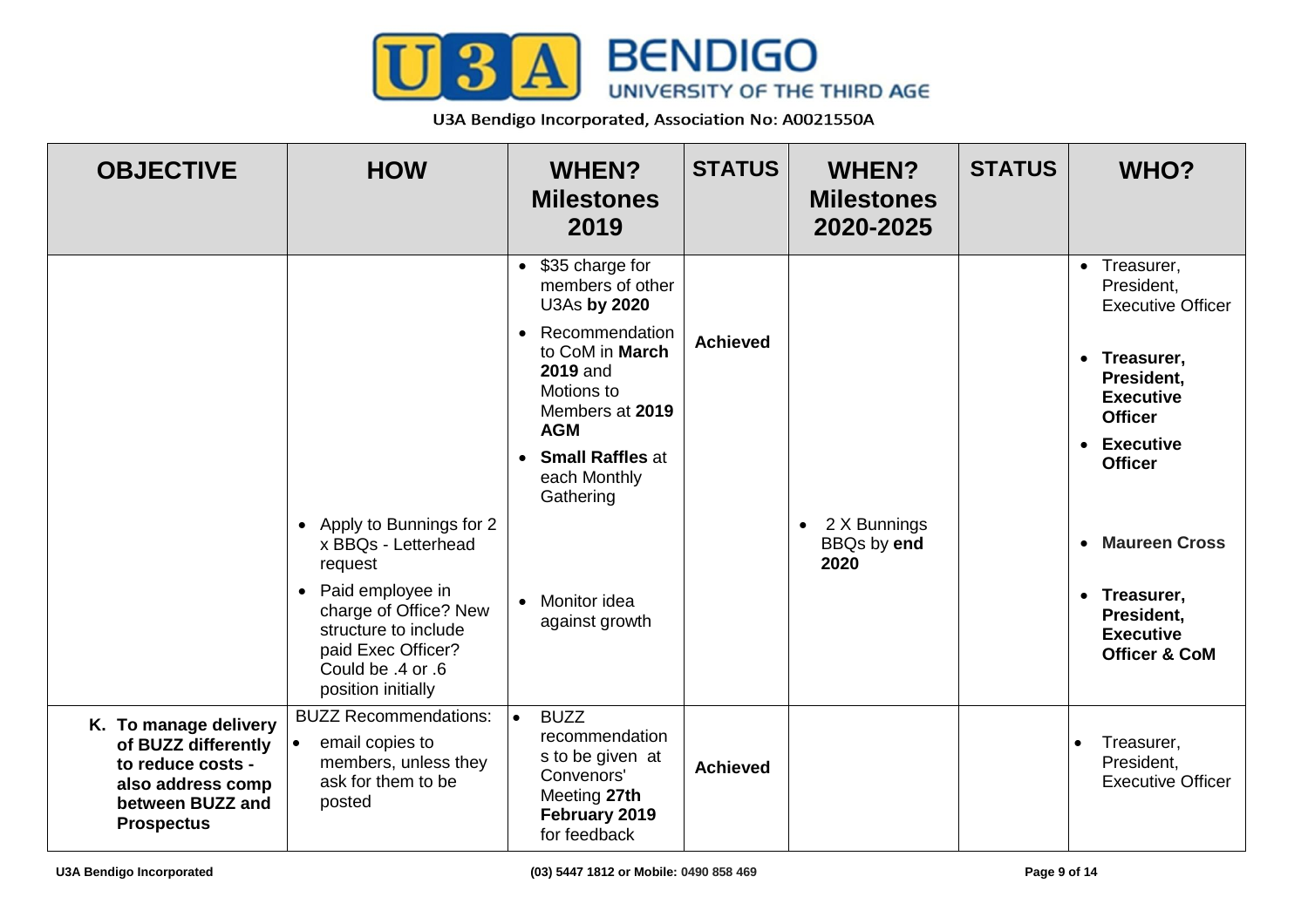

| <b>OBJECTIVE</b>                                                                                                                                                                                                                                  | <b>HOW</b>                                                                                                                                                | <b>WHEN?</b><br><b>Milestones</b><br>2019                                   | <b>STATUS</b> | <b>WHEN?</b><br><b>Milestones</b><br>2020-2025                                                                                                    | <b>STATUS</b> | WHO?                                                                                          |
|---------------------------------------------------------------------------------------------------------------------------------------------------------------------------------------------------------------------------------------------------|-----------------------------------------------------------------------------------------------------------------------------------------------------------|-----------------------------------------------------------------------------|---------------|---------------------------------------------------------------------------------------------------------------------------------------------------|---------------|-----------------------------------------------------------------------------------------------|
|                                                                                                                                                                                                                                                   | <b>BUZZ Folding Team</b><br>could "bundle" copies<br>for Convenors to<br>distribute<br>posted copies<br>$\bullet$<br>provided at \$15 per<br>year         | <b>BUZZ</b> facts and<br>recommendation<br>s endorsed at<br><b>2019 AGM</b> |               |                                                                                                                                                   |               | President /<br>$\bullet$<br><b>Executive Officer</b>                                          |
| 5.<br>TO DEVELOP PLANS FOR<br><b>FUTURE GROWTH AND</b><br><b>INCREASED CAPACITY,</b><br><b>ENSURING U3A</b><br><b>BENDIGO REMAINS</b><br><b>RELEVANT TO THE OVER</b><br><b>65'S COMMUNITY OF THE</b><br><b>CITY OF GREATER</b><br><b>BENDIGO:</b> | • Projected membership<br>as at December 2019<br>and the basis of the<br>2019 Budget is that our<br>Members will increase<br>to 680 by the end of<br>2019 | • 680 by end 2019                                                           |               | • 766 by 2020<br>• 852 by 2021<br>$-938$ by 2022<br>1024 by 2023<br>$\bullet$<br>1110 by 2024<br>$\bullet$<br>1196 (1200) by<br>$\bullet$<br>2025 |               | President,<br>$\bullet$<br>Treasurer,<br><b>Executive Officer,</b><br>& Course<br>Coordinator |
| <b>Future Growth and</b><br>Capacity -<br><b>Memberships</b><br>extrapolated to<br>approx 1200<br>members by 2025                                                                                                                                 | • Relevance to over<br>65s??                                                                                                                              | $\bullet$                                                                   |               |                                                                                                                                                   |               | • Course<br>Coordinator,<br><b>Network</b><br>Coordinator                                     |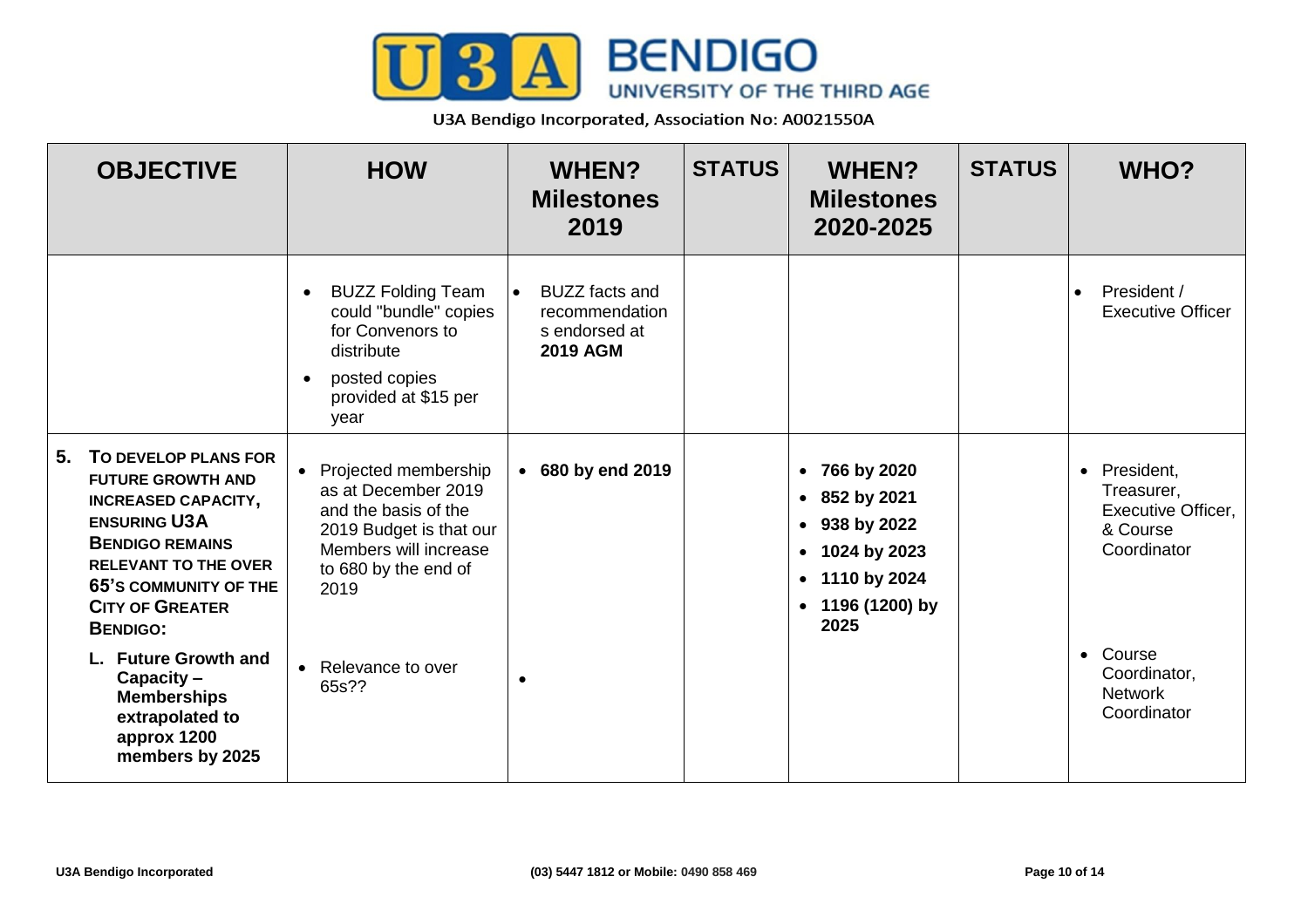

| <b>OBJECTIVE</b>                                                                                       | <b>HOW</b>                     | <b>WHEN?</b><br><b>Milestones</b><br>2019 | <b>STATUS</b> | <b>WHEN?</b><br><b>Milestones</b><br>2020-2025 | <b>STATUS</b>       | WHO?                                                                                             |
|--------------------------------------------------------------------------------------------------------|--------------------------------|-------------------------------------------|---------------|------------------------------------------------|---------------------|--------------------------------------------------------------------------------------------------|
| M. Venues,<br>Membership, IT<br>capacity, Teaching<br>resources to be<br>identified and<br>planned for | Still to plan for<br>$\bullet$ | $\bullet$                                 | $\bullet$     | $\bullet$                                      | $\bullet$           | President,<br>Treasurer,<br>Executive<br>Officer,<br>Course<br>Coordinator,<br>IT<br>Coordinator |
| N. To continue to<br>foster an<br>environment of a<br>caring, sharing and<br>safe organisation         | Still to plan for<br>$\bullet$ | $\bullet$                                 | $\bullet$     | $\bullet$                                      | $\bullet$ $\bullet$ | President,<br>Executive<br>Officer, CoM<br>and<br><b>Members</b>                                 |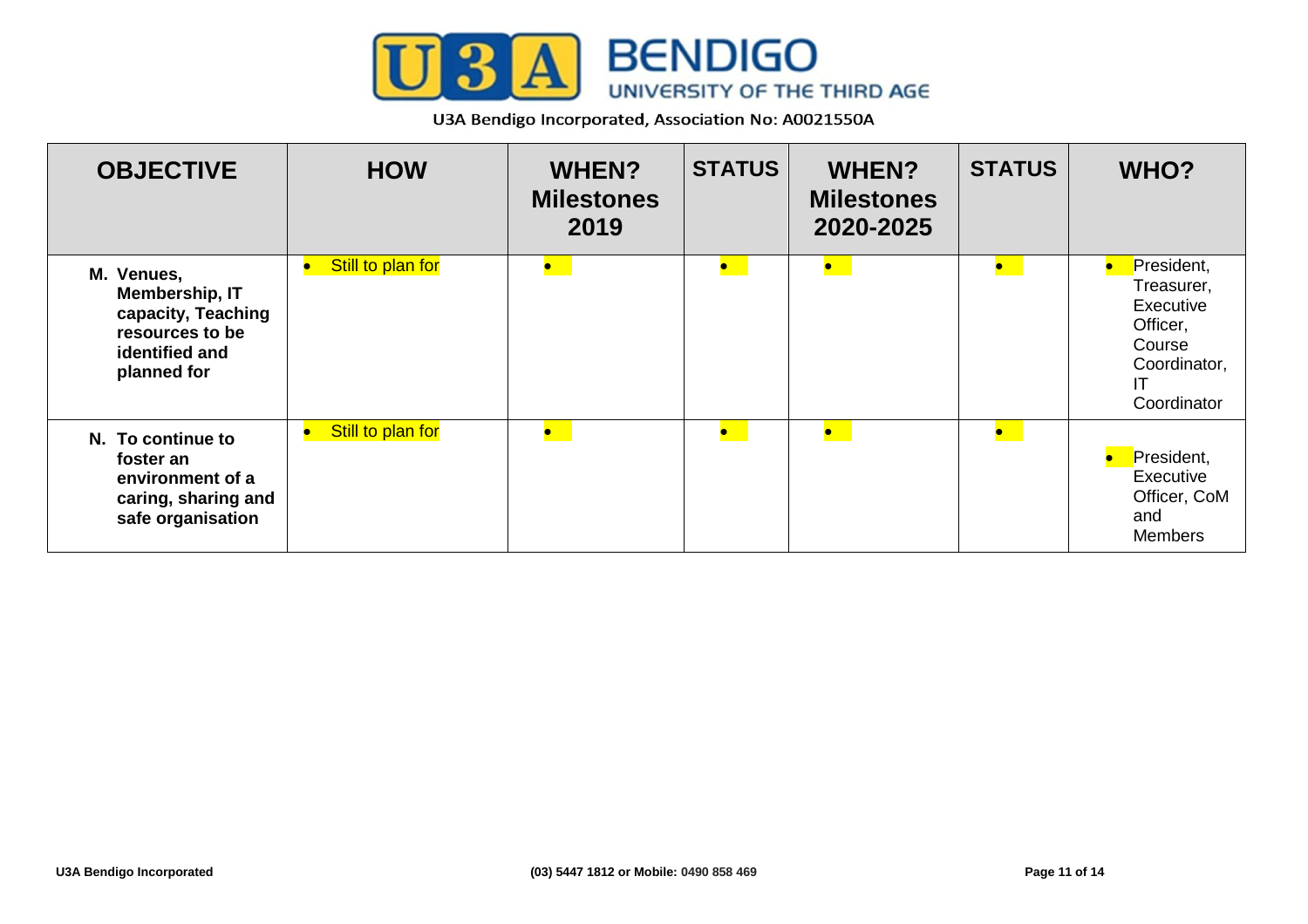

| <b>OBJECTIVE</b>                                                                                                                                                                                                                                                                                                                                                                                                     | <b>HOW</b>                                                                                                                                                                                                                                                                                                                                                                                | <b>WHEN?</b><br><b>Milestones</b><br>2019                                                                                                                                                                                                                                                                                                                                                         | <b>STATUS</b> | <b>WHEN?</b><br><b>Milestones</b><br>2020-2025 | <b>STATUS</b> | <b>WHO?</b>                                                                                                                                                                                                |
|----------------------------------------------------------------------------------------------------------------------------------------------------------------------------------------------------------------------------------------------------------------------------------------------------------------------------------------------------------------------------------------------------------------------|-------------------------------------------------------------------------------------------------------------------------------------------------------------------------------------------------------------------------------------------------------------------------------------------------------------------------------------------------------------------------------------------|---------------------------------------------------------------------------------------------------------------------------------------------------------------------------------------------------------------------------------------------------------------------------------------------------------------------------------------------------------------------------------------------------|---------------|------------------------------------------------|---------------|------------------------------------------------------------------------------------------------------------------------------------------------------------------------------------------------------------|
| TO CONTINUE TO<br>6.<br><b>DEVELOP CAPACITY</b><br><b>BOTH IN VENUE</b><br><b>CAPACITY AND THE</b><br><b>FOSTERING OF</b><br>LEADERS, CONVENORS,<br><b>COMMITTEE MEMBERS</b><br><b>AND SUPPORT STAFF:</b><br>O. Venue capacity $-$ if<br>our extrapolated<br>calculations are<br>correct we will<br>have 1200<br>members by 2025,<br>and we will need to<br>run at least 28 extra<br>courses / activities<br>by 2025 | Establish "small<br>$\bullet$<br>annexes" in other<br>areas of Bendigo such<br>as Eaglehawk, Epsom,<br>Maiden Gully,<br>Strathfieldsaye, White<br>Hills and Heathcote &<br>Echuca (u3a)<br>Monitor number of<br>$\bullet$<br>courses / activities and<br>report back to CoM and<br>Members at Monthly<br>Gatherings<br>Recruit potential<br>Convenors to run new<br>courses or activities | Explore other<br>$\bullet$<br>U3As - possible<br>annexations.<br>Need to explore<br>further<br>Retention of<br>existing activities<br>by October 2019<br>for the 2020<br><b>Prospectus</b><br>4 new activities<br>planned by<br>October 2019 for<br>the 2020<br><b>Prospectus</b><br>Regularly<br>canvass<br>Members at<br>Gatherings and<br>in the BUZZ for<br>new activities<br>Monthly in 2019 |               |                                                |               | President,<br>Treasurer,<br><b>Executive Officer</b><br><b>Executive Officer,</b><br>& Course<br>Coordinator<br><b>Executive Officer,</b><br>& Course<br>Coordinator<br>Course<br>$\bullet$<br>Coordinator |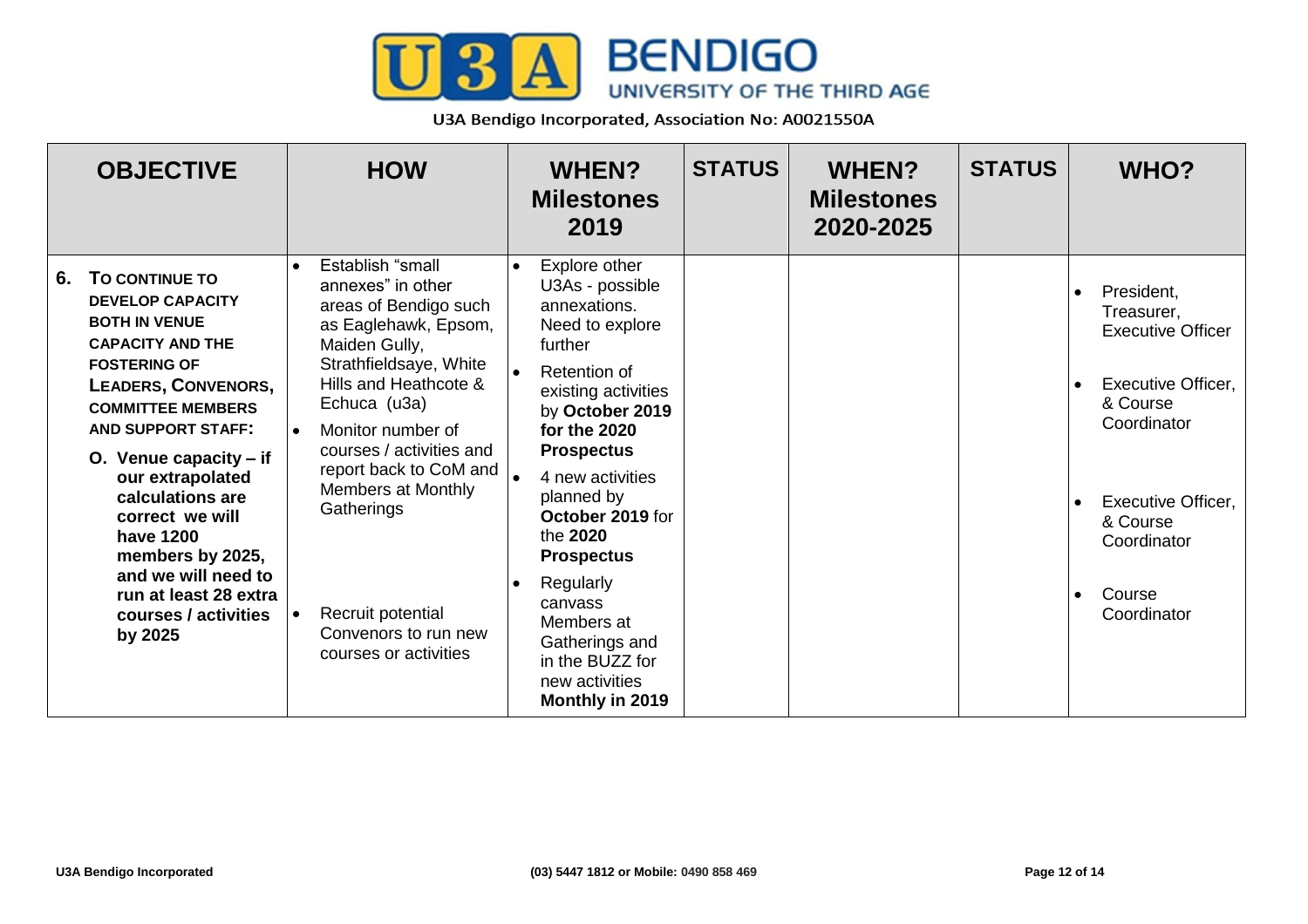

| <b>OBJECTIVE</b>                                                                                                     | <b>HOW</b>                                                                                                                                                                                                                                                                                                                                                                                            | <b>WHEN?</b><br><b>Milestones</b><br>2019                                                                                                                                                                                                                                                                                                                                                                            | <b>STATUS</b> | <b>WHEN?</b><br><b>Milestones</b><br>2020-2025 | <b>STATUS</b> | WHO?                                                                                                                                                                                                                                                                                                                                       |
|----------------------------------------------------------------------------------------------------------------------|-------------------------------------------------------------------------------------------------------------------------------------------------------------------------------------------------------------------------------------------------------------------------------------------------------------------------------------------------------------------------------------------------------|----------------------------------------------------------------------------------------------------------------------------------------------------------------------------------------------------------------------------------------------------------------------------------------------------------------------------------------------------------------------------------------------------------------------|---------------|------------------------------------------------|---------------|--------------------------------------------------------------------------------------------------------------------------------------------------------------------------------------------------------------------------------------------------------------------------------------------------------------------------------------------|
| P. Foster and develop<br>Leadership,<br>Convenors,<br><b>Committee</b><br><b>Members and</b><br><b>Support staff</b> | Run skills development<br>Workshops for<br><b>Committee Members 3</b><br>times a year<br>Build capability of U3A<br><b>Bendigo CoM</b><br>members in the use of<br>technology etc<br>Develop support<br>programs for Leaders<br>and Convenors<br>Run information and<br>$\bullet$<br>training days for<br><b>Members</b><br>First Aid courses for<br>$\bullet$<br>appropriate<br>coordinators/leaders | 1st Skills<br>$\bullet$<br>Development<br>Workshop in<br>June 2019 -<br><b>Committee Skills</b><br>2nd Skills<br>$\bullet$<br>Development<br>Workshop in<br><b>August 2019 - IT</b><br><b>Skills for CoM</b><br>members<br>3rd Skills<br>Development<br>Workshop in<br>November 2019<br>- to be agreed by<br><b>CoM Members</b><br>Training for<br>Members:<br><b>UMAS</b> access<br>and use and<br><b>First Aid</b> |               |                                                |               | President,<br>$\bullet$<br><b>Executive Officer</b><br>& Course<br>Coordinator<br>President,<br>$\bullet$<br><b>Executive Officer,</b><br>IT Coordinator &<br>Course<br>Coordinator<br>President,<br>$\bullet$<br><b>Executive Officer</b><br>& Course<br>Coordinator<br>President,<br><b>Executive Officer</b><br>& Course<br>Coordinator |
|                                                                                                                      |                                                                                                                                                                                                                                                                                                                                                                                                       |                                                                                                                                                                                                                                                                                                                                                                                                                      |               |                                                |               |                                                                                                                                                                                                                                                                                                                                            |